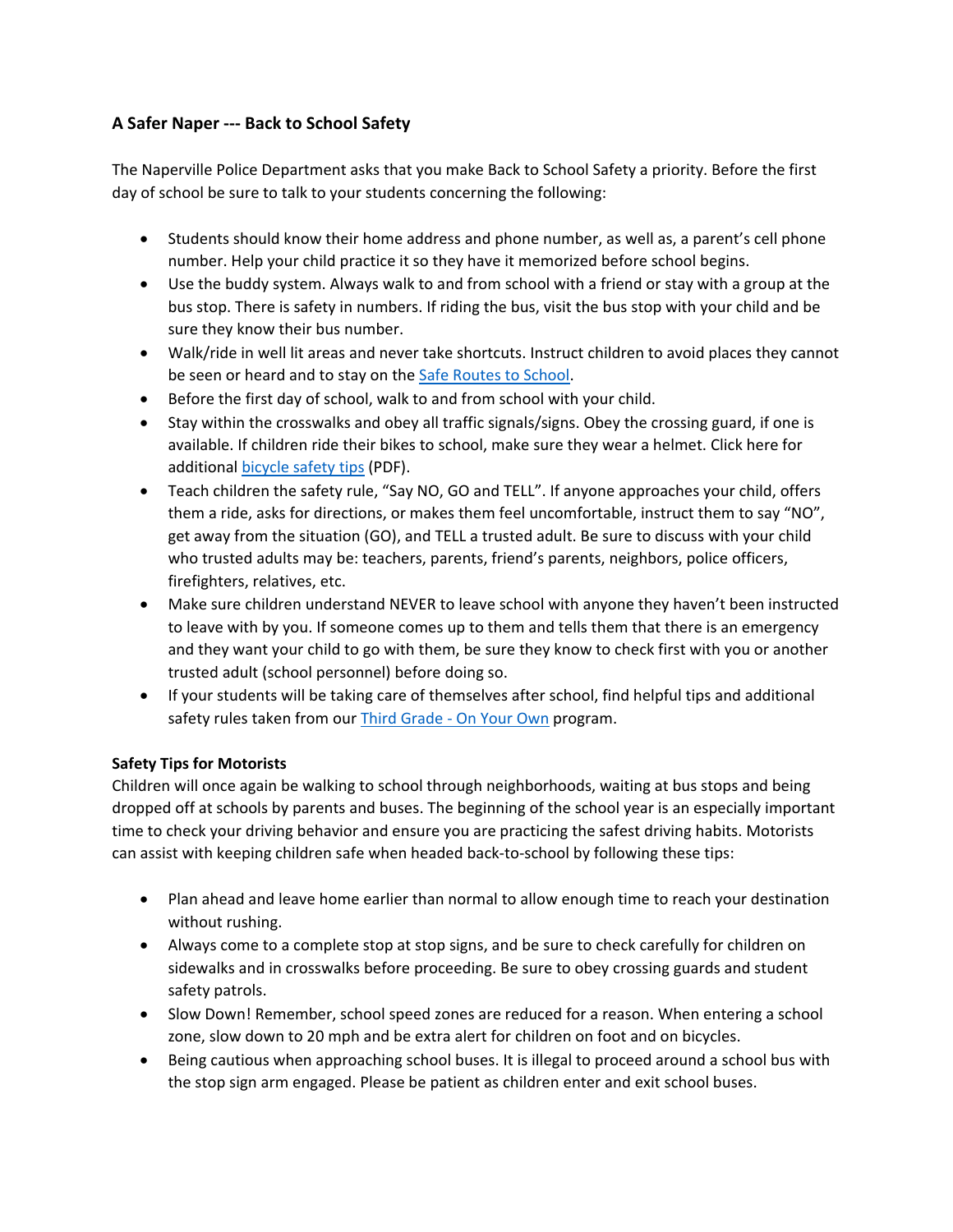- Eliminate distractions. Leave time in the morning to eat and groom before entering your vehicle and stay off the phone while driving. As a reminder, Illinois bans the use of all hand-held devices while driving in Illinois as well as texting while driving.
- Follow each school's traffic and parking plans and signage. If you have questions or want more information on your school's traffic and parking plan, please contact your school.
- Lock your car doors and remove valuables before exiting your vehicle at schools and daycares. Even if you'll only be gone for a brief time, leaving valuables in plain sight or leaving your doors unlocked is an invitation for thieves.
- Talk to your teen. According to AAA, nearly one in four fatal crashes involving teen drivers occurs during the after‐school hours of 3 to 7 p.m. Remind them to slow down, reduce distractions and be aware of their surroundings.

## **School Crime Prevention Tips**

- **Get to know your School Resource Officer.**
- Always lock your locker. Never preset the combination to the last number for easy entry, or "jimmie" it so it stays unlocked.
- Keep track of your valuables and secure them in your locker! Do not leave them on top of your locker, on benches, or in a classroom, bathroom or LRC.
- Never share your locker combination with anyone.
- Lock your bike to the bike rack or other stationery object.
- Lock your car, keep the windows closed, and keep valuables out of sight.
- Keep valuables at home. Never bring large amounts of cash to school or wear expensive jewelry.
- Don't bring weapons to school. If you see one, report it to the SRO and school officials immediately.
- Be aware of your surroundings!
- Report suspicious activities to police, school officials, and your parents.
- Tell a teacher, parent, or other trusted adult if you feel unsafe or if someone is bullying or threatening you.
- Remember it's OK to say NO to adults or another student if they ask you to do something you know is wrong or it makes you feel unsafe or uncomfortable.

## **Safety for the College‐Bound Student**

College Campuses are like small cities within a city, and thus they are not immune to crime. Following the tips below may help you stay safe while on campus.

## **Get to Know Your Campus**

- Download the campus map to your phone.
- Check your routes ahead of time and act like you know where you are going.
- Learn the safest routes to your classes and buildings, remembering to stay in well-lit and welltraveled areas where you can easily be seen.
- Know where the blue light emergency phone stations are located.
- Visit the Campus Safety Office.
- Sign up for Campus Safety Alerts.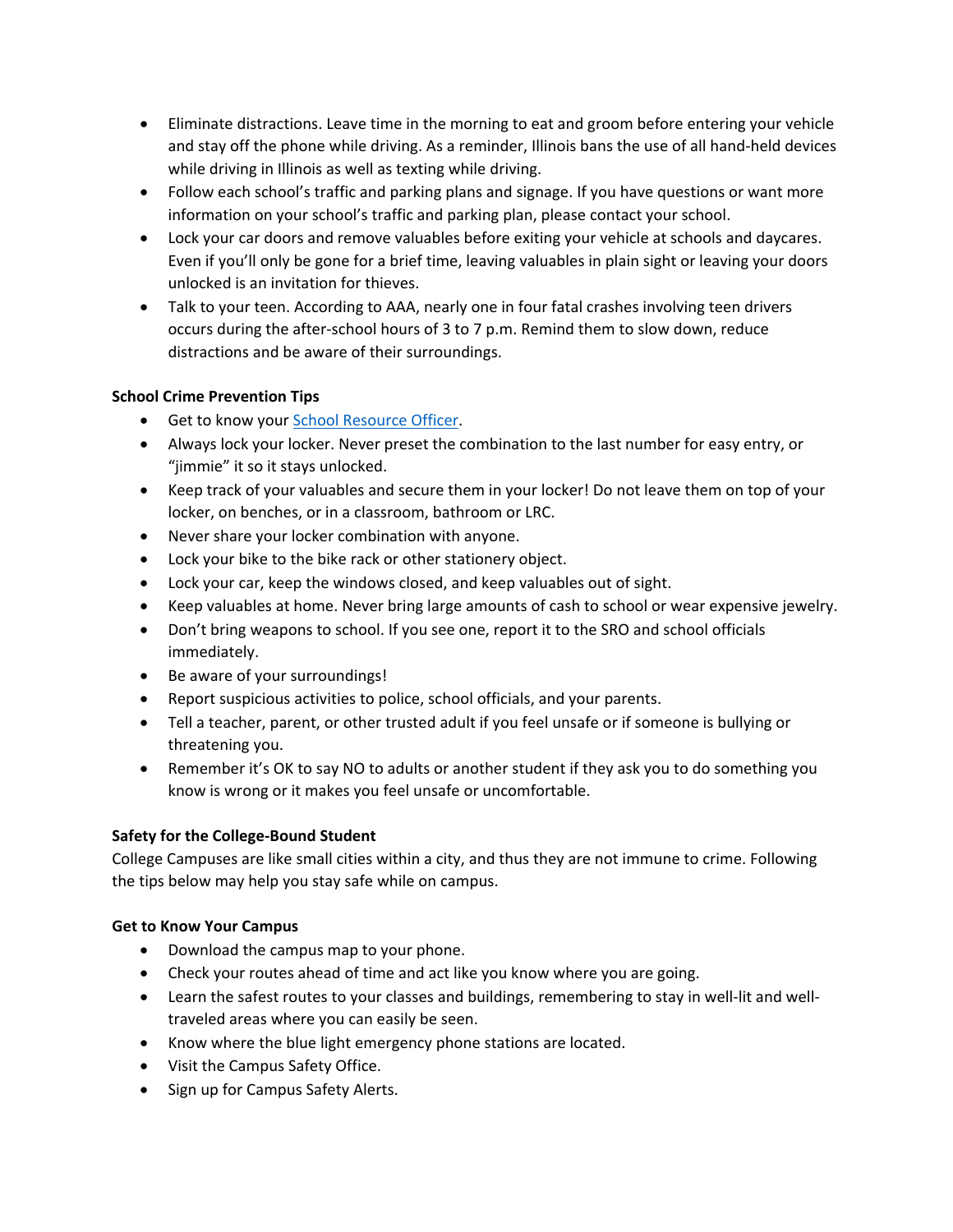- Familiarize yourself with Campus Safety Resources, such as safe walk or safe ride programs.
- Check out various Safety Apps. Some alert a specified individual if you don't reach your destination by a certain time. Others have you hold down a safe button and if you lift your thumb off the button it alerts that you need assistance.

#### **Be Aware of Your Surroundings and Walk with a Friend**

- Avoid Distractions Keep your head out of your phone and avoid wearing headphones when walking. If using earbuds, keep only one in.
- Look like you know where you are going, even if you don't. Walk confidently, keeping your eyes on your surroundings, including behind you.
- If walking at night, always stick with a friend or use the campus escort service.
- Always tell someone, such as a friend or roommate where you are going and when you will be back.
- When approaching your car, check around, under and inside before entering.

#### **Use Locks!!**

- Always lock your dorm/apartment door, even if only leaving for a few minutes.
- Never allow anyone to "piggyback" into a building. Have them use their own credentials to enter.
- Keep your doors lock when inside.
- Lock valuables such as laptops, iPad, cash in a closet, safe or locked drawer.
- Register electronic devices with your school and keep a list of serial numbers with you on campus and one at home with parents.
- Lock your car and keep valuables out of sight.
- Park in well-lit areas.

#### **Parties/Social Life**

- Know and understand the law as it relates to drugs and alcohol.
- Be sure to complete all drug/alcohol training your school requires.
- Never go to a party alone or stay at a party after your friends leave.
- Avoid drinking in excess as others may take advantage of your vulnerable state.
- Always keep your drink in hand and in sight to prevent others from tampering with it.

#### **Social Media**

- Remember anything you post online is permanent, even if you later delete it.
- Social media sites should be set to private and only real-life friends should be accepted.
- Avoid geotagging photos. Disable location services.
- Never post that you are alone.

### **Trust Your Instincts**

 If you feel unsafe or uncomfortable in a situation, at a location, or with a certain individual, leave the area immediately and avoid that person in the future.